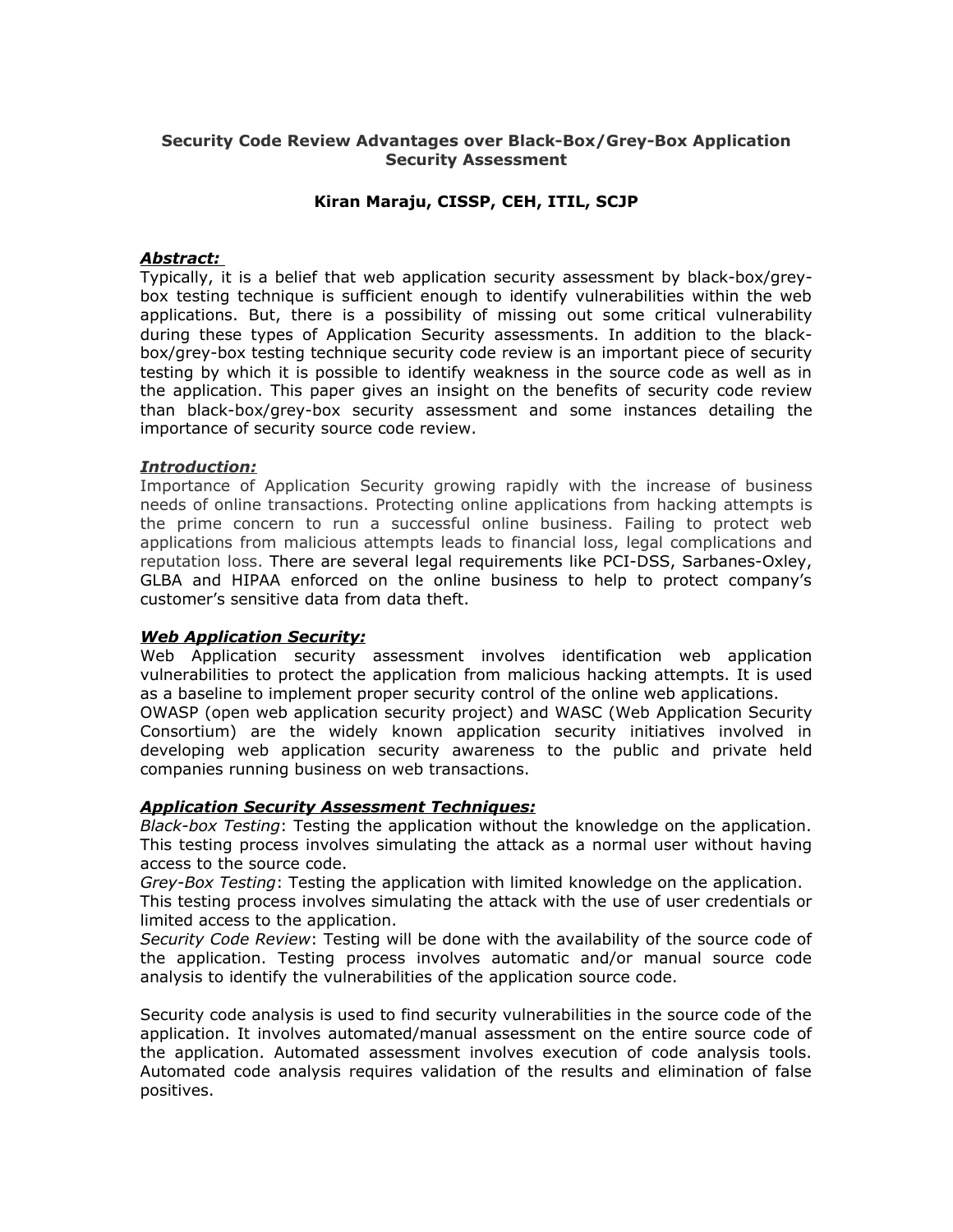Manual assessment can be performed on the entire application source code or selection of critical source files that are prone to vulnerable attacks. Selected Manual assessment involves identification of vulnerable components like input validation, calls to native interfaces, session implementation, unreleased resources, and application configuration files identified from the design/architecture diagrams. Vulnerable source files are selected and manual analysis is performed on the selected files

Code Review used to identify the vulnerabilities of the following areas where blackbox/ grey-box testing techniques fail to identify.

- Insecure coding practices
- Cryptography issues
- $\cdot$  Improper configuration issues
- **Improper exception handling**
- $\div$  Insecure error handling
- Access Control issues
- Application logic issues

### Insecure coding practices:

Insecure coding practices in applications, which can lead to critical loss to the companies, will not be identified in Black-box/Grey-box web application assessment as there will be no availability of source code during testing process.

## *Coding level issues like class, method, variable access scope*

Code level issues related to the scope of the class, method, and variable with public access provides a potential entry point for an attacker. Every class, method and variable scope should be limited to private access

## *Improper Inner class usage*

JVM can't treat an inner class any differently from a regular class. An inner class with private member will be treated as package scope, and the inner classes defined as private are accessible to any class in the package.

#### *Obsolete API usage*

Application Developers uses obsolete or deprecate APIs which can lead to security issues are not identified in black box application security assessment. The obsolete API may satisfy functional requirements but can causes security issues.

#### *Serialization Issues*

Serialization is used to understand the internal state of your objects. This allows reading internal state of objects and sensitive information in the serialized objects declared as private. These kinds of issues can be easily identified in security code review process.

# *Synchronization/ Thread Issues*

Synchronization and thread usage in source code leads to race conditions and deadlocks especially in static methods and constructors. Code review process identifies these types of loopholes at the source level.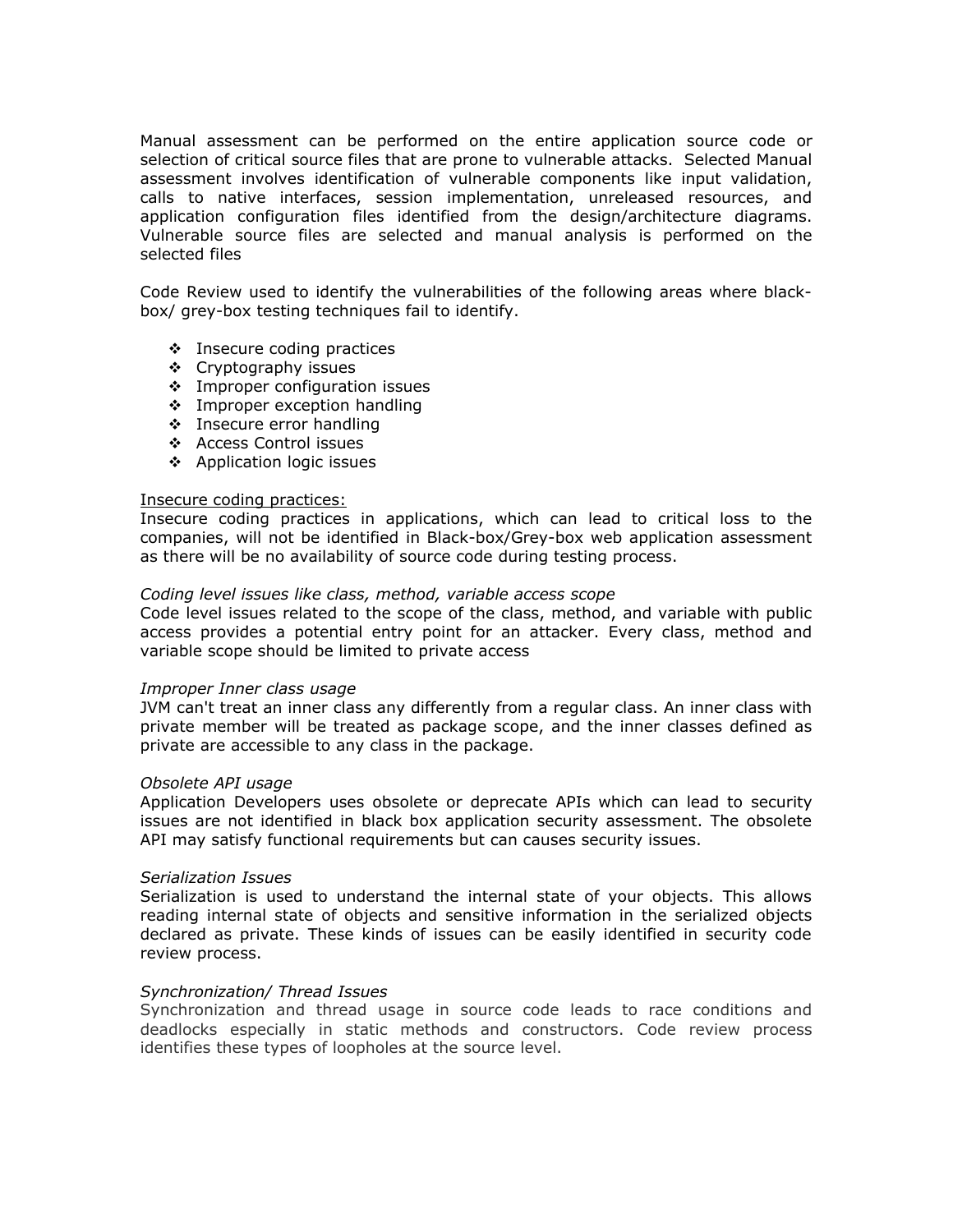## *Native Interface calls/ Unmanaged code usage*

During code review process Native Interface calls/ unmanaged code usage calls can be identified. Native interface calls using JNI API to communicate c/c++ code can leads to command injection attacks can be identified at source code level.

### Cryptography issues

Code review identifies vulnerabilities related to weak implementation cryptographic algorism used in the application code. Weak cryptographic algorithms like DES where key length is too small, broken algorithms like MD4 and MD5 etc. usage will be figured out during code review process.

#### Improper configuration issues

Sensitive information like passwords and database connections strings are hard coded in plain text in the application specific configuration web.xml/web.config file, source code leads to critical security issues in the application.

### Improper exception handling

Improper implementation of exception handling brings security issues in the application. Code review process identifies improper exception handling issues that miss out in black-box/grey-box application security assessment process.

### *Null pointer exceptions*

Root-cause identification of null pointer exception is not possible without the availability of source code. Source code review process explicitly checks whether an operation will return null before executing it. A null-pointer dereference takes place when a pointer with a value of NULL is used.

#### *Unreleased resources leading to DOS*

Unreleased resources lead to DOS due to memory consumption of the resources. Unreleased database resources, I/O resources, sockets should be closed in finally block. The reason for using the finally block is, any unreleased resources can be released and the memory can be freed. Security code review process identifies these types of loopholes in the source code.

## Insecure error handling

Insecure error handling techniques like error messages directly reflecting back to the end user using printstacktrace or system.out and without implementing proper logging mechanism (log4j) etc. leads to information disclosure to end user. Using code review process either by automatic assessment with tools or with manual assessment such types of vulnerabilities can be identified.

#### Access Control issues

Thorough and Manual verification of declarative (web.xml) or programmatic access control implementation can prevent privilege escalation attacks like access of unauthorized modules of the applications. Declarative access control can be configured to restrict access to resources via the deployment descriptor (web.xml). During manual code review it is possible to identify proper implementation of programmatic access control that is access provided with the help of API like 'isUserInRole' etc based on the roles.